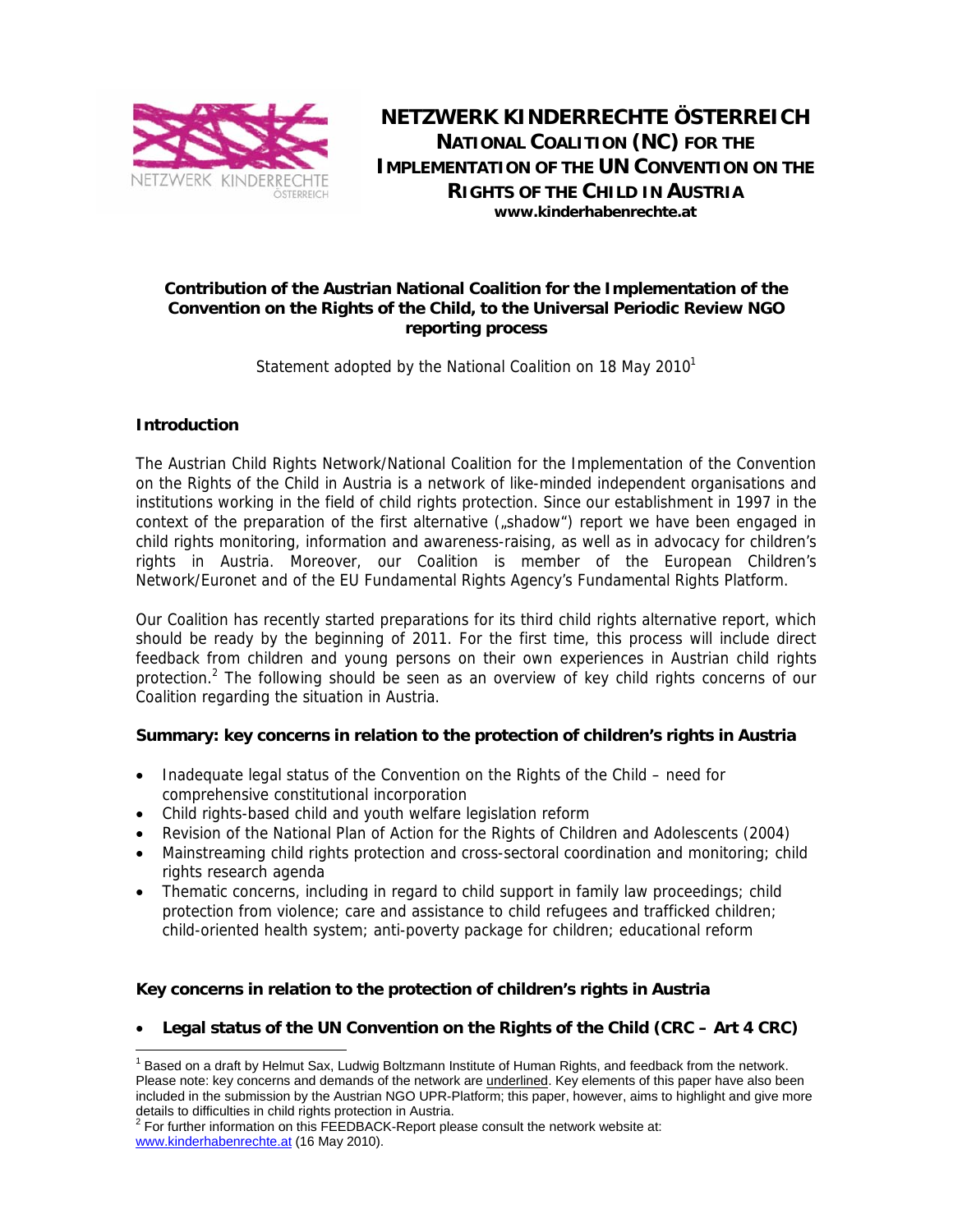One key issue on which the Coalition has lobbied right from its beginning is the incorporation of children's rights in the Austrian Constitution. Austria ratified the Convention on the Rights of the Child in 1992, although with very weak incorporation into the Austrian domestic legal order: first, the CRC was not given Constitutional rank (like it had previously been the case with the European Convention of Human Rights), and secondly, due to a domestic reservation declared by the Parliament, the CRC was denied direct applicability. As a consequence, no public authority/court may use the CRC itself as legal basis for any decision. A study mandated by the Family Ministry and the Child and Youth Ombudsoffices in Austria in 1998 has shown the need for improved constitutional rights protection for children<sup>3</sup>, and while political parties claimed support for such demands since then, it took the government until 2009 to bring forward a proposal for the Parliament.

However, the Draft "Constitutional Act on Children's Rights<sup>"4</sup> has several weaknesses from the Child Rights Coalition's point of view: first of all, it starts from a selective approach, by not incorporating the whole Convention, but only elements of it (based on Art 24 of the EU Fundamental Rights Charter, but without all other general human rights foreseen there). Consequently, key child rights e.g. on adequate standard of living, health, full right to education, to play, non-discrimination of children irrespective of nationality, for instance, are missing.

Even worse, the government-sponsored **Draft includes a broad limitation clause** for the rights of the draft, which was not foreseen by the CRC, but copied from the ECHR and inserted here. Finally the Draft lacks any constitutional guarantees to child-friendly access to justice to claim those rights, or any much needed accompanying measures on information, awareness-raising, training (e.g. for those working in the legal profession) and evaluation of the impact of these planned new rights.

Our Coalition deplores that after so many years' time for preparation, the government Draft fails to send a clear message to children, parents and legal professionals for a shift towards a strong legal rights-based protection of children's interests in Austria.<sup>5</sup> A vote in the Austrian Parliament on 10th December 2009 did not reach the required 2/3 majority and the Coalition calls on the government to review the Draft, withdraw all reservations to the CRC both internationally and domestically, and to include representatives from the Child Rights Coalition in this review process.

Apart from this, several other child rights areas for concern remain in Austria, here, in relation to the **legal, political and structural framework**:

# • **Child and Youth Welfare legislation reform (Art 9, 20 CRC)**

Following media reports about severe maltreatment of young children, eventually leading to their death, the Federal Ministry for Family and Youth Affairs initiated in early 2008 a review process of existing child and youth welfare legislation, with three expert working groups and recommendations to include, for instance, key child rights principles for general guidance in the law, address the need for cooperation between different actors and initiate a shift towards preventive action and incorporate the need for nation-wide statistics and research – in line with demands from the Child Rights Coalition.

 3 Study undertaken by Coalition member Ludwig Boltzmann Institute of Human Rights, Vienna. 4 For details on the Draft, see website of the Austrian Parliament,

<sup>&</sup>lt;u>http://www.parlament.gv.at/PG/DE/XXIV/A/A\_00859/pmh.shtml</u> (16 May 2010).<br><sup>5</sup> For a documentation of the discussion, and the latest position paper from the Coalition, see: www.kinderhabenrechte.at (16 May 2010).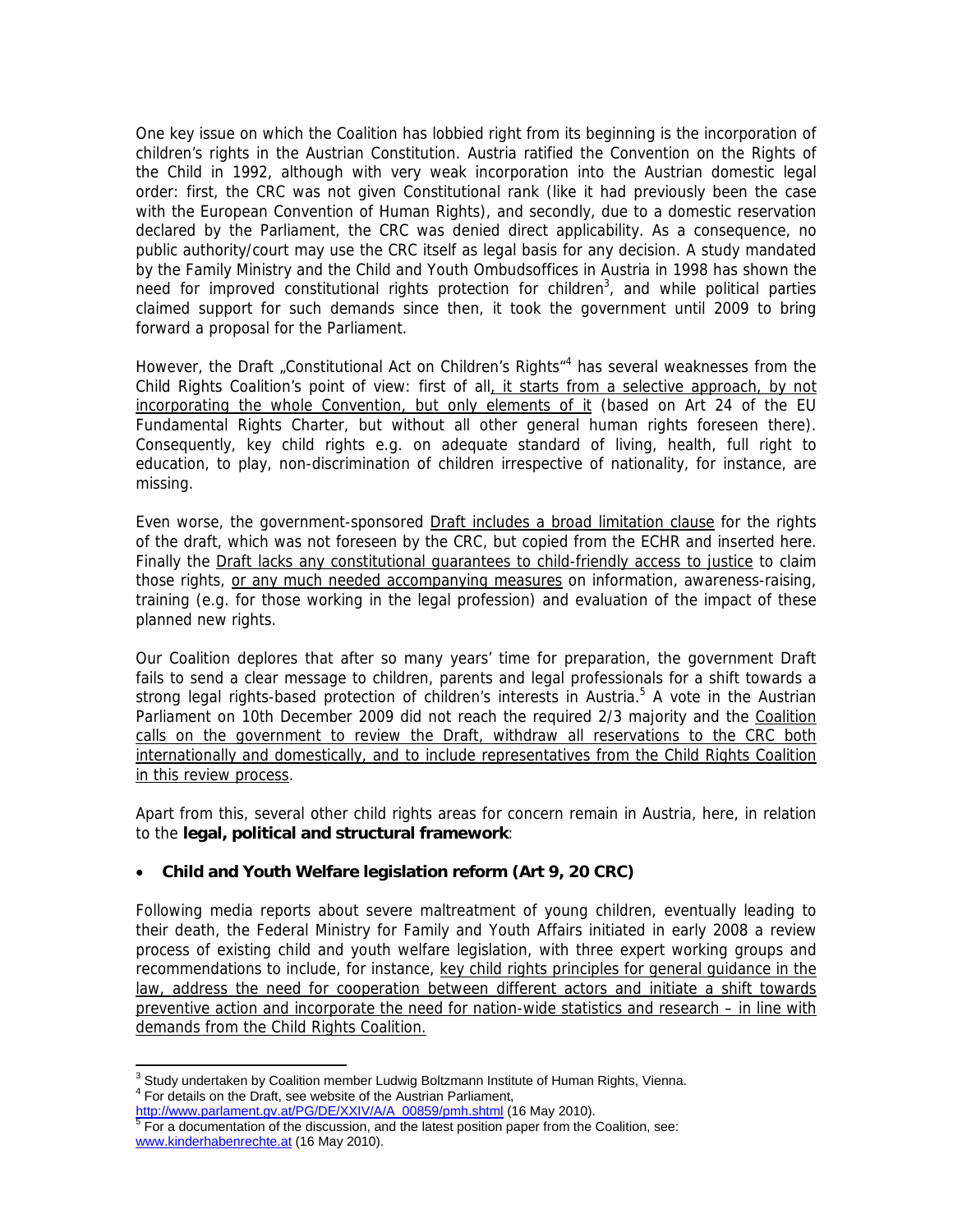However, two years later, new legislation is still not adopted – on the contrary: as youth welfare matters fall primarily under the responsibility of the "Bundesländer" (nine Austrian provinces), with the federal level having competence only on some general standard-setting level, any reform basically needs the support of the Länder, and many of them opposed the new draft legislation (over the last year), in particular (also) for financial reasons. The Coalition is concerned that any political compromise reached in the future will also mean a negative compromise in relation to child protection standards that might lead away from earlier ambitions when the review process had started.

#### • **Revision of the National Plan of Action for the Rights of Children and Adolescents (Art 4 CRC)**

In 2003 another even more ambitious process had started to elaborate a National Child Rights Action Plan for all children living in Austria. After year-long consultations with civil society and children, the government adopted an Action Plan in November 2004.<sup>6</sup> Unfortunately, the implementation process proved to be difficult, the work of an inter-institutional state and nonstate support Working Group coming to a halt in 2007 after a "progress report" by the ministries involved. Again, this may be attributed partly to the lack of extra resources for implementation, partly due to unclear division of implementation responsibilities between the federal and the "Länder" level, partly due to the lack of a monitoring system for assessing progress, and partly due to lack of political will from the subsequent governments to continue with this Action Plan. The Coalition calls on the government to revise the Action Plan and renew its efforts for implementation.

# • **Mainstreaming child rights protection, coordination, research (Art 2, 3, 4 CRC)**

In general, the cross-cutting nature of child rights protection is causing a lot of structural and organisational problems ins standard-setting and implementation in practice, both on the horizontal level between various federal Ministries and on the vertical level due to the federalist state structure, and the sometimes overlapping competences without clear lead between the federal, the Länder and the local/municipal level. In all its Concluding Observations on Austria so far the UN CRC Committee has deplored the lack of common coordination and monitoring  $mechanisms$  in Austria.<sup>7</sup> This leads to gaps in child rights protection and implementation of CRC standards in key areas of child and youth policy, such as prevention and protection of children from violence, including sexual violence in institutions, and exploitation, including child trafficking as well as discriminatory practices concerning access to family and social welfare benefits for children, depending on the area of residence/Bundesland in which they are living.

In a similar context, recurring criticism both from the CRC Committee and the Coalition has been focusing on the lack of commitment to improved collection of child-focused data, nationwide statistics and research on child rights protection in Austria. There is no dedicated budget line or regular funding programme available for specific child rights research, and in many cases rights-based research is done just on a voluntary basis by students e.g. from legal, development or social services studies. In addition, at the end of 2009 one of the few existing research institutions, the Austrian Institute for Youth Research, had to be closed after contributions of public authorities had been cut down.<sup>8</sup>

 6 See the government's child rights website at: www.kinderrechte.gv.at (16 May 2010), section on "In Österreich". 7

UN Documents CRC/C/15/Add.98 (7 May 1999), Para 10; CRC/C/15/Add.251 (31 March 2005), Para. 11;

CRC/C/OPSC/AUT/CO/1 22 (October 2008), Para. 11.<br><sup>8</sup> See the Institute's announcement on their website, at: <u>http://www.oeij.at/</u> (16 May 2010).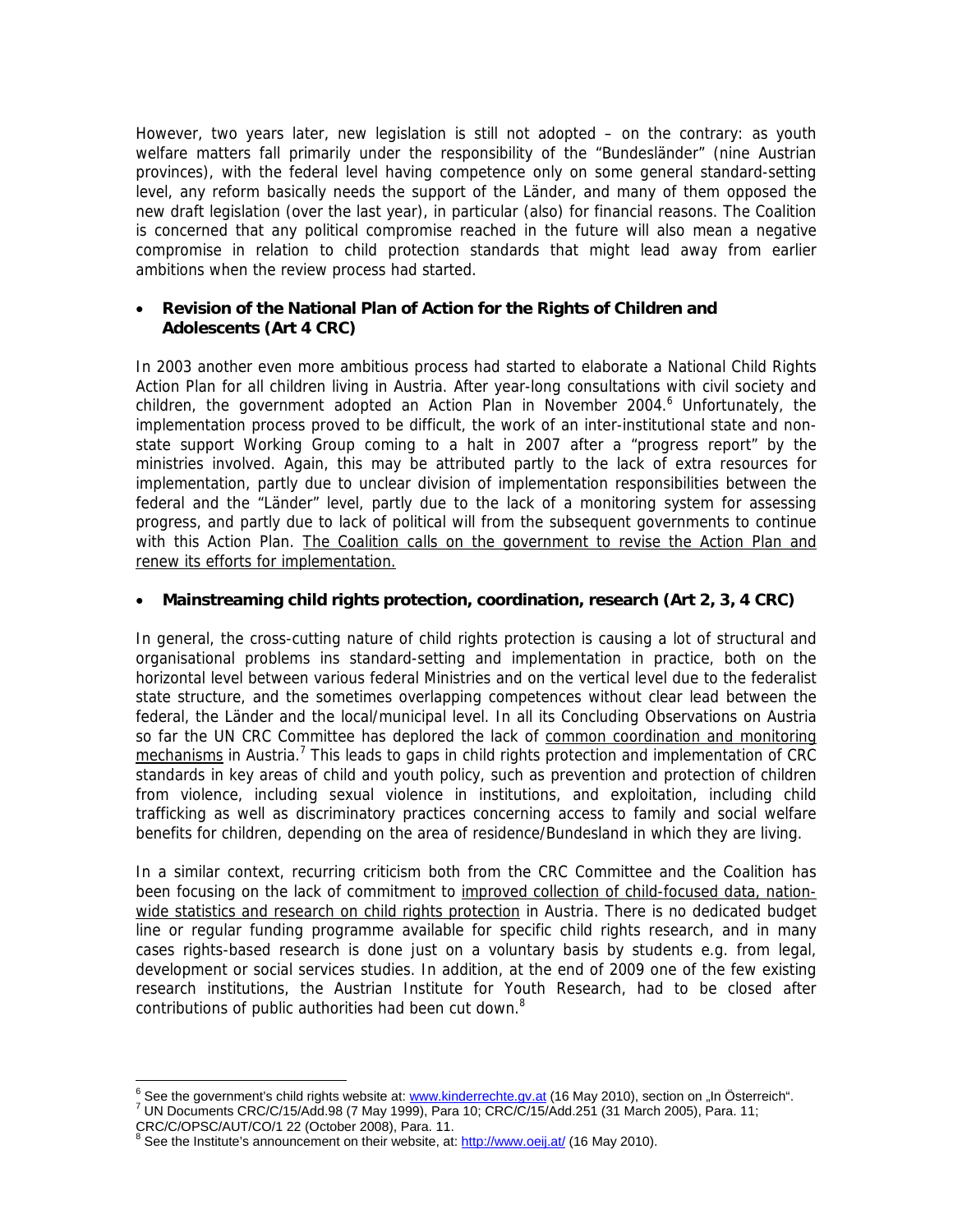Finally, **several thematic issues of concern** remain in Austria, including:

- **Family law matters (Art 12, 18, 27 CRC)**: child representation in parental conflicts ("Kinderbeistand") is still not fully implemented;<sup>9</sup> reform of maintenance regulations is needed to ensure easier access to funds.
- Violence prevention and protection (Art 19 CRC): a major study<sup>10</sup> in 2009 has shown that despite a ban on violence in the Austrian Civil Code already dating back to 1989, physical and in particular psychological forms of punishment still persist and need to be addressed by a range of actors of different sectors; apart from that sexual violence against children in church institutions, as well as various forms of violence against children in other institutions, became major issues for discussion in Austrian media, public and politics.<sup>11</sup>
- **Child refugees and trafficked children (Art 22, 35)**: continuous changes in legislation in the field of asylum, entry and stay of nationals of other countries make it more and more difficult to maintain at least basic standards of refugee protection and child rights protection. Recent amendments, starting in 2010, allowed for easier use of x-ray testing for age assessments, leading to the result that many asylum-seekers were declared to be adults and left without provision for specific care, prone to be returned, according to the EU Dublin II regulation, to countries through which they have first entered the EU.<sup>12</sup> In relation to trafficked children, despite efforts of an inter-institutional Taskforce Working Group on Child Trafficking<sup>13</sup> a national referral mechanism for trafficked children still does not exist in Austria.
- **Child health (Art 24 CRC)**: a recent first Annual Report on Child Health<sup>14</sup> by the Austrian League for Health of Children and Adolescents in January 2010 showed the urgent need to adapt existing public health structures to the needs of children and contemporary forms of health risks, including child-focused data, improved access to therapeutic services and specific qualifications among health professionals.
- **Child poverty (Art 27 CRC)**: the Austrian Institute for Children's Rights and Parental Education undertook a comprehensive assessment of living conditions of children, including material, social, cultural and developmental dimensions in 2009/10; findings show the need for wide-reaching measures cutting across different policy fields, e.g. through improved access to information on support services, educational support, flexible child care services, support to single-parent-households, review of housing conditions and a minimum income for children.<sup>15</sup>
- **Educational reform (Art 28, 29; 12, 2, 23 CRC):** there is an on-going public and political debate for many years already in Austria about educational reform, triggered not

-

 $9^9$  See the position paper of the Austrian Child and Youth Ombudspersons at

http://www.kija.at/sbg/Positionspapiere/Kinderbeistand-Gesetz.pdf (16 May 2010).<br><sup>10</sup> See Federal Ministry for Economy, Family and Youth Affairs, Familie – Kein Platz für Gewalt!?, 2009, available at http://www.kinderrechte.gv.at/home/upload/10%20news/gewaltbericht\_2009.pdf (16 May 2010).<br><sup>11</sup> See e.g. statement by the Vienna Child and Youth Ombudspersons in March 2010, at:

http://www.kja.at/index.php?option=com\_content&task=view&id=166&Itemid=1 (16 May 2010).<br><sup>12</sup> See, for instance, the article "Reifeprüfungen" in the Austrian political magazine "Profil", 26 April 2010.<br><sup>13</sup> For information schutz/kinderhandel/content.html (16 May 2010).<br><sup>14</sup> See Austrian League for the Health of Children and Adolescents, Bericht zur Lage der Kinder- und

Jugendgesundheit in Österreich 2010,

http://www.kinderjugendgesundheit.at/fileadmin/files/TopThema/Pressekonferenz/Bericht\_zur\_Lage\_der\_Kinderund Jugendgesundheit 2010\_72dpi\_Online.pdf (16 May 2010). 15 Hackl et al., Armut aus Kinderperspektive - Eine interdisziplinäre Annäherung an das Phänomen Kinderarmut,

Institut für Kinderrechte und Elternbildung, Vienna 2009/10; download: http://www.kinderrechteinstitut.at (16 May 2010).